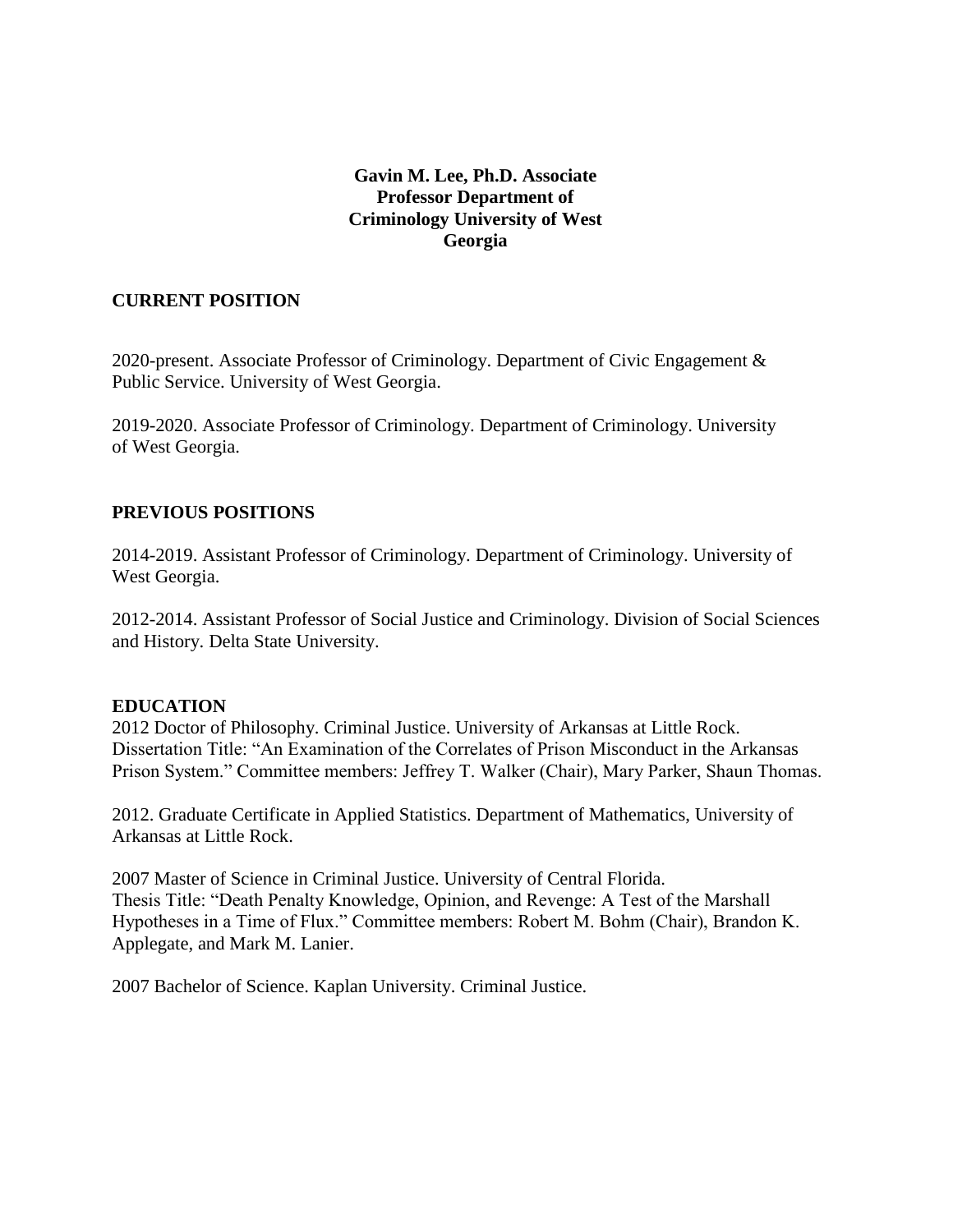## **PUBLICATIONS**

### **Edited Book**

Bohm, Robert M. and Gavin M. Lee Eds. (2017). *Handbook of Capital Punishment.* Routledge Publishing.

### **Peer-reviewed Works**

- 1. Bounds, Christopher W., Pazzani, Lynn M., and Lee, Gavin M. (2020) Testing the Generalizability of Informal Social Control Theory: Change and Stability of Illicit Substance Use Across the Life Course Among Black and White Subgroups. *The Pursuit: The Journal of the Criminal Justice Association of Georgia. 3* (2).
- 2. Bell, Conner, Lee, Gavin M., Pazzani, Lynn M., & Vuk, Mateja. (2019) "If Looks Could Kill: Do Characteristics of Female Offenders Influence Death Penalty Sentencing Decision?" *Women & Criminal Justice.* 1-21
- 3. Lee, Gavin M. and Maddan, Sean A. (2018) "Correlates of Serial Murder: An Examination of Earl James' Data From "Catching Serial Killers." *The Pursuit: The Journal of the Criminal Justice Association of Georgia.* 71.
- 4. Griffin, Vanessa, Lee, Gavin M., Vito, Anthony G. & Walker, Jeffrey T. (2017) "It's Not So Black and White: A Conjunctive Analysis of Racial Differences in Incidents of Prison Misconduct." *Corrections: Policy, Practice and Research.* 4:2, 126-152
- 5. Lee, Gavin. M., Bohm, Robert. M., and Pazzani, Lynn M. (2014). Knowledge and Death Penalty Opinion: The Marshall Hypotheses Revisited. *American Journal of Criminal Justice*, 1-18.
- 6. Moak, Stacy C., Walker, Jeffrey T., and Lee, Gavin M. (2012) Does the Shoe Fit?: Using Child Pornography Laws to Address 'Sexting'. *The International Journal of Crime, Criminal Justice and Law*. 5(1) 35-52
- *7.* Metcalf, Roger D., Lee, Gavin M., Gould, Laurie A., and John Stickles. (2010). "Bite This"; The Role of Bite Mark Analysis in Wrongful Convictions. *Southwestern Journal of Criminal Justice.* 7(1):47-64.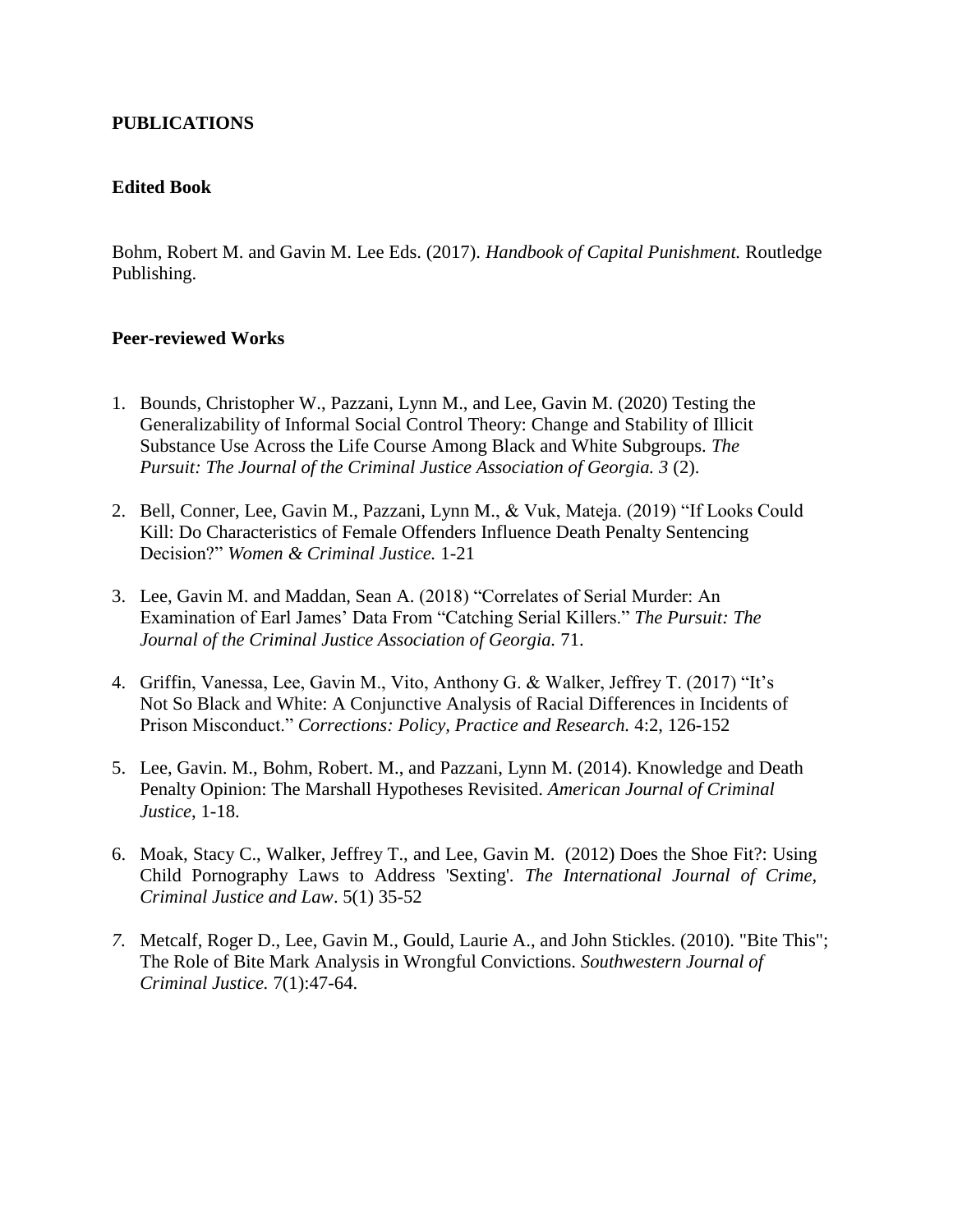### **Book Chapters**

Lee, Gavin M. and Bohm, Robert M. (2017) "The Death Penalty" in Handbook of Corrections. Routledge Publishing. (Eds. Vanessa Woodward and Hayden Griffin).

Lee, Gavin M. (2015). "Corrections" In Criminal Justice Basics and Concerns. Carolina Academic Press. (Ed. William Doerner).

Lee, Gavin M. (2008). "A Painless Cocktail? The Lethal Injection Controversy." The Death Penalty Today. Robert M. Bohm (Ed.). Taylor & Francis: Boca Raton, FL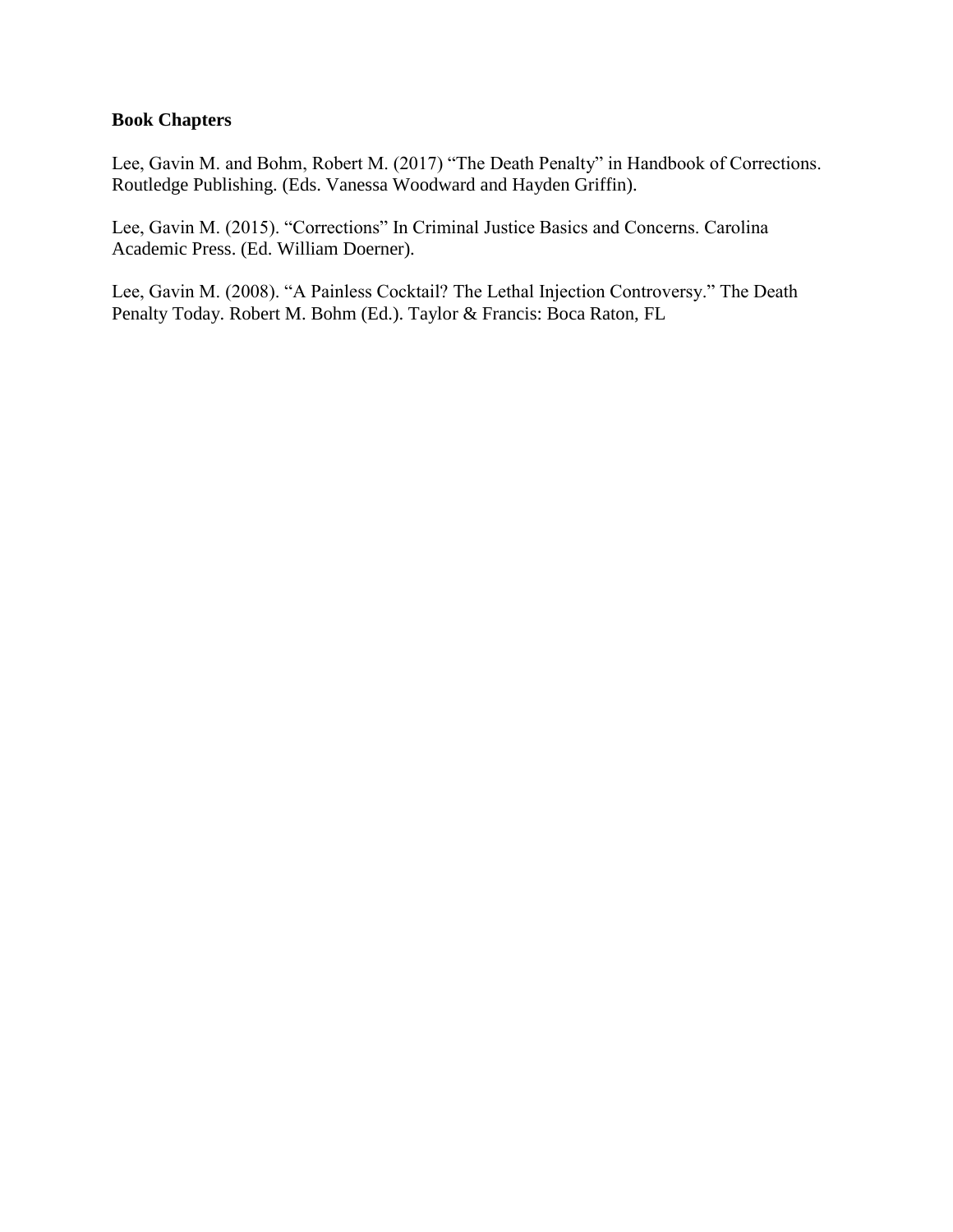#### **Book Reviews**

The Globalization of Terrorism, (2005), *International Criminal Justice Review* 15: 80-82.

### **Encyclopedia Articles**

Lee, Gavin M. 2013. "Elliott Currie" *The Encyclopedia of Theoretical Criminal Criminology.*

Lee, Gavin M. 2010. "Missing, Exploited and Murdered Children." *Encyclopedia of Victimology*. Bonnie Fisher and Steven Labs (Eds.) Sage Publishing: Thousand Oaks, CA.

Lee, Gavin M. 2010. "DNA Evidence." *Encyclopedia of American Law and Criminal Justice*. David Schultz (Ed.). Facts on File: New York, NY.

Lee, Gavin M. 2010. "Fingerprint Evidence." *Encyclopedia of American Law and Criminal Justice*. David Schultz (Ed.). Facts on File: New York, NY.

Lee, Gavin M. 2008. "A Painless Cocktail? The Lethal Injection Controversy." *The Death Penalty Today*. Robert M. Bohm (Ed.). Taylor & Francis: Boca Raton, FL

#### **CONFERENCE PRESENTATIONS:**

- 2018 Lee, Gavin. Round Table Chair: The Future of Capital Punishment. Academy of Criminal Justice Sciences. New Orleans, LA.
- 2018 Roundtable discussant: Teaching Capital Punishment in Criminal Justice Programs. Academy of Criminal Justice Sciences. New Orleans, LA.
- 2017 Lee, Gavin. Round Table Chair: The Future of Capital Punishment. American Society of Criminology. Philadelphia, PA.
- 2017 Lee, Gavin. Round Table Chair: The Future of Capital Punishment. Southern Criminal Justice Association, Savannah, GA.
- 2016 Lee, Gavin. Round Table Chair: The Future of Capital Punishment. Southern Criminal Justice Association, Savannah, GA.
- 2016 Lee, Gavin, Lynn Pazzani, Kyle Burgason, and Robert Bohm. Knowledge and the Death Penalty. American Society of Criminology. New Orleans, LA.
- 2016 Lee, Gavin and Lynn Pazzani. Tumbling Dice: The Death Penalty for Serial Killers. Academy of Criminal Justice Sciences. Denver, CO.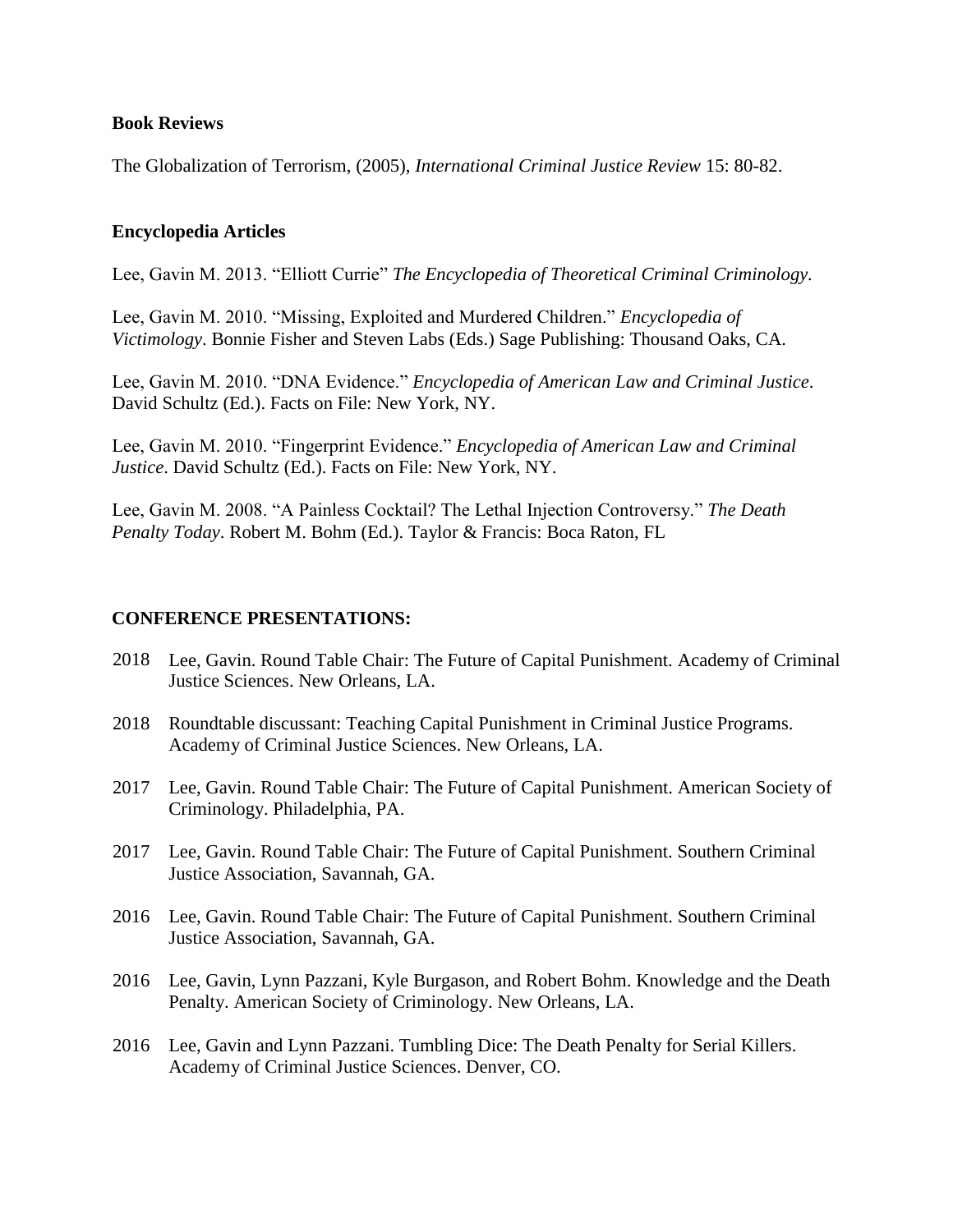- 2016 Lee, Gavin. Participant on Capital Punishment Round Table. Academy of Criminal Justice Sciences. Denver, CO.
- 2015 Lee, Gavin. The Future of Capital Punishment. Southern Criminal Justice Association, Charleston, SC.
- 2015 Lee, Gavin. The Future of Capital Punishment. Academy of Criminal Justice Sciences, Orlando, FL.
- 2015 Roundtable discussant: Teaching Capital Punishment in Criminal Justice Programs. Academy of Criminal Justice Sciences. Orlando, FL
- 2015 Pazzani, Lynn and Gavin Lee. The Race of Victim Effect on Death Penalty Sentencing Outcomes in Cases of Serial Homicide. Southern Criminal Justice Association. Charleston, SC.
- 2014 The Future of Capital Punishment. Southern Criminal Justice Association,Clearwater Beach, FL.
- 2014 The Future of Capital Punishment. Academy of Criminal Justice Sciences, Philadelphia, PA.
- 2013 The United States Military Death Penalty. Southern Criminal Justice Association, Virginia Beach.
- 2013. Women and Capital Punishment. Academy of Criminal Justice Sciences, Dallas, TX.
- 2012 The Correlates of Prison Misconduct. American Society of Criminology, Chicago, IL.
- 2012 The Future of Capital Punishment. American Society of Criminology, Chicago, IL.
- 2012. The Future of Capital Punishment Southern Criminal Justice Association, Jacksonville, FL.

2012. The Future of Capital Punishment. Academy of Criminal Justice Sciences. New York, NY.

- 2011 The Future of Capital Punishment. American Society of Criminology, Washington, D.C.
- 2011. A Theoretical Framework for Prison Misconduct. Southern Criminal Justice Association Annual Meeting, Nashville, TN.
- 2011. A Return to the Electric Chair? Recent Constitutional Challenges to Execution Methods in the United States. Southern Criminal Justice Association Annual Meeting, Nashville, TN.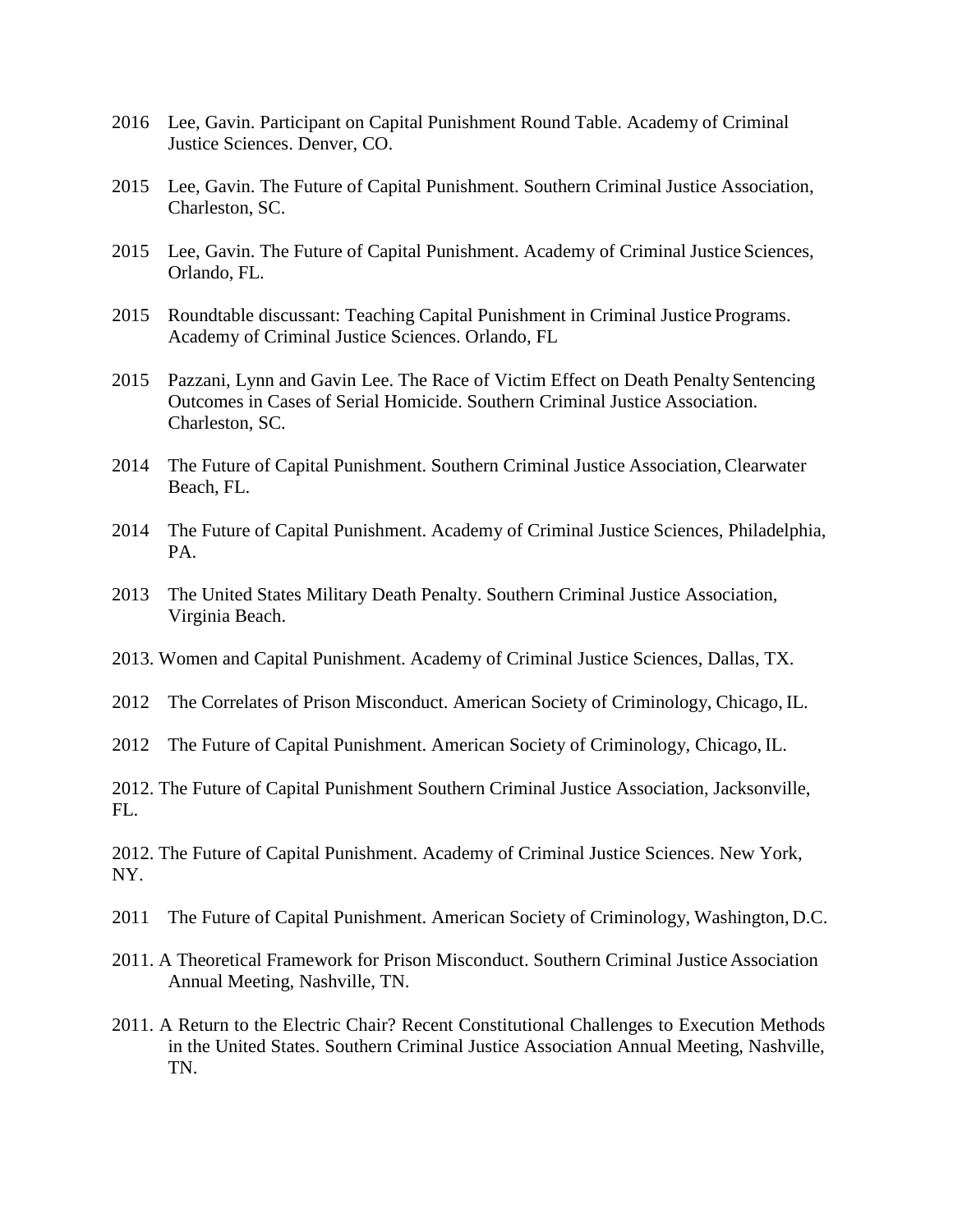2011. Stranger Homicide: A Multi-Level Analysis. Academy of Criminal Justice Sciences, Toronto, Ontario.

2011. Discussant, Student Roundtable: Choosing a Ph.D. Program. Academy of Criminal Justice Sciences, Toronto, Ontario.

2011. The Future of Capital Punishment Round Table. Academy of Criminal Justice Sciences, Toronto, Ontario.

2010. Tough on Crime or Tough on the Causes of Crime: An Examination of England's New Penology. Southwestern Criminal Justice Association, Little Rock, AR.

2010. The Future of Capital Punishment Round Table. American Society of Criminology, San Francisco, CA.

2010. The Future of Capital Punishment Round Table. Academy of Criminal Justice Sciences, San Diego, CA.

2008. Student Roundtable: Choosing a Ph.D. Program. Academy of Criminal Justice Sciences, Cincinnati, OH.

2007. Serial Killers: Specifying a Theoretical Model for an Extreme Outlier. Academy of Criminal Justice Sciences, Seattle, WA.

2007. The Rise and Rise of the Lethal Injection Controversy. Academy of Criminal Justice Sciences, Seattle, WA.

## **RESEARCH ASSISTANTSHIPS**

2010-2012 Graduate Assistant. Supervisor: Dr. Jeffery T. Walker, University of Arkansas at Little Rock.

2008 Researcher, NSF Grant, IIS‐0527729, Privacy, Identity, and Technology. Supervisor: Simon Cole (Co‐Principal Investigator) \$749,943, September 15, 2005 – August 31, 2008.

2006-2007 Graduate Assistant, Supervisor: Robert M. Bohm, University of Central Florida, 2006-2007.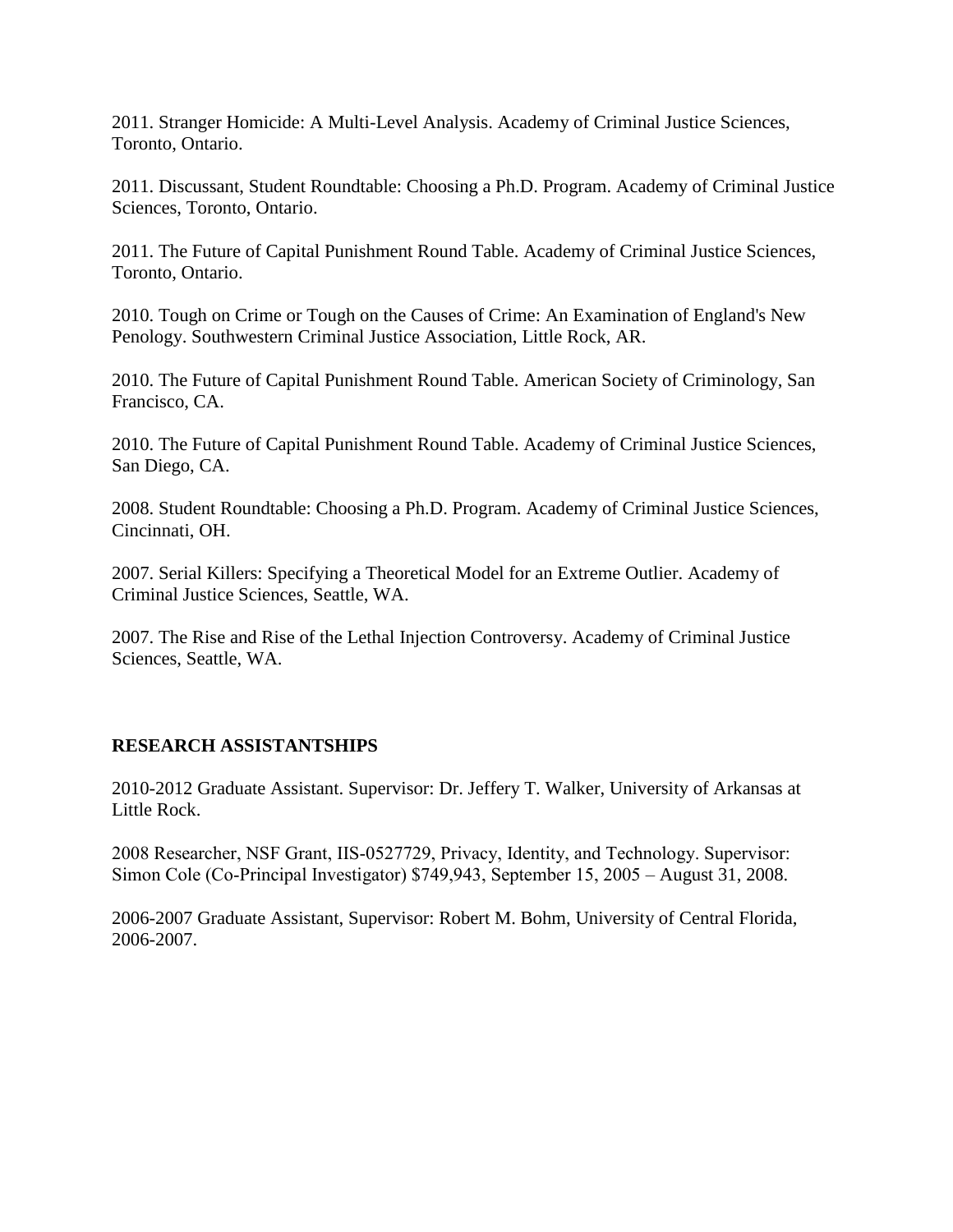## **INVITED LECTURES**

February 2017 "Capital Punishment Methods in the US" Invited lecture at Iowa State University, Ames, IA.

February 2016 "The History of Capital Punishment in the US" Invited lecture at Iowa State University, Ames, IA.

October 2012 "Women and the Death Penalty" Presentation to the Gender Studies Group, Delta State University.

October 2010 "Southern Subculture of Violence" Victimology class. Invited by: Dr. Shaun Thomas, University of Arkansas at Little Rock.

March 2011 "*McClesky v. Kemp*: An Empirical Analysis of Racial Disparities in Capital Punishment in America" Introduction to Criminal Justice. University of Arkansas at Little Rock.

Spring 2011, University of Arkansas at Little Rock, Invited Lecture in Graduate Seminar in Corrections.

## **TESTIMONY GIVEN**

California Department of Corrections, APA hearing. Notice of Change to California's Lethal Injection Protocol. Sacramento, California. June, 2009.

The Florida Governor's Commission on the Administration of the Lethal Injection. Tampa, Florida. February, 2007.

# **RESEARCH INTERESTS**

Capital Punishment, Serial Murder, Corrections, Criminological Theory, Scientific Evidence in Criminal Justice.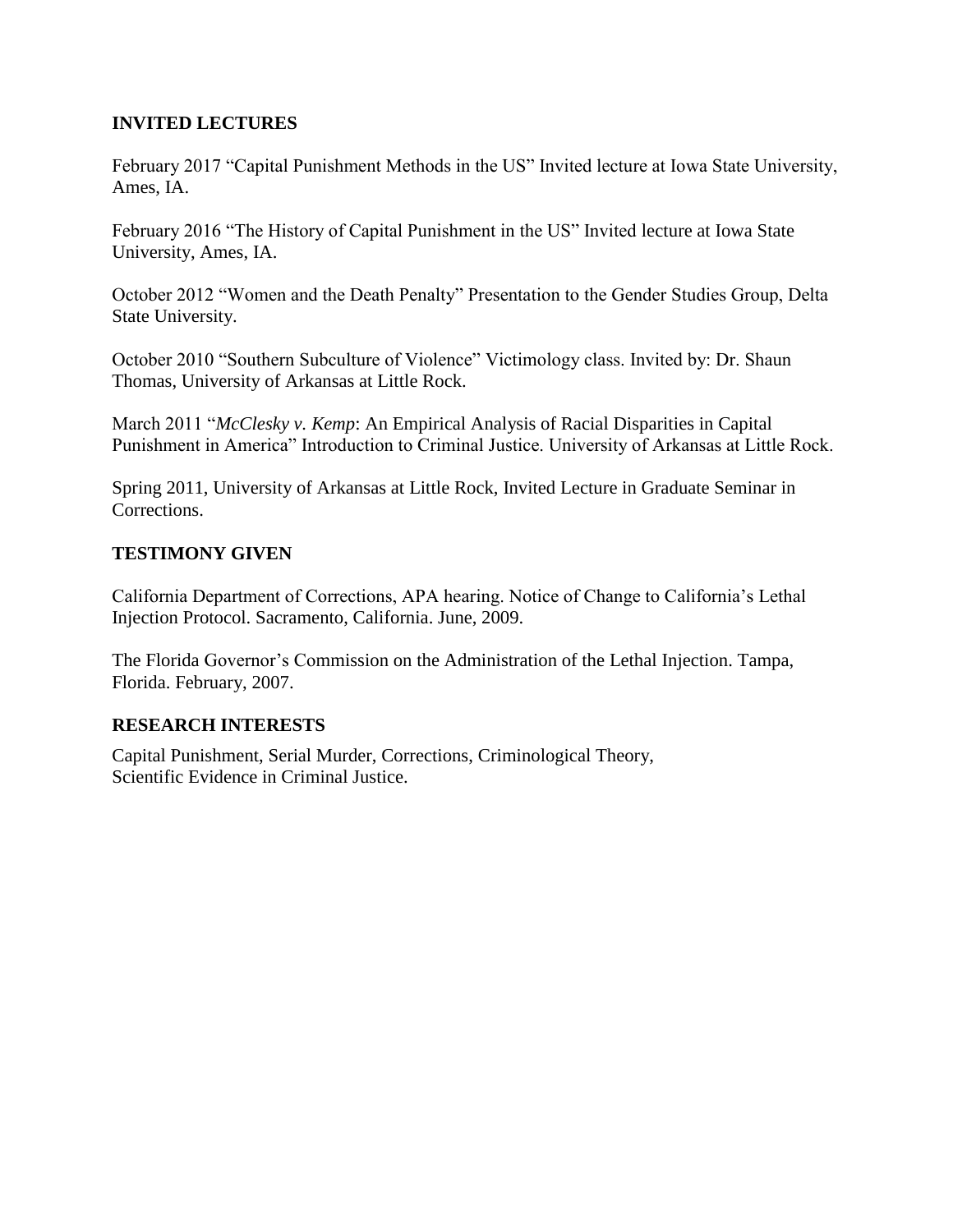#### **UNDERGRADUATE CLASSES TAUGHT**

Terrorism Criminal Forensics **Corrections** Criminal Profiling Organization and Philosophy of Corrections The Prison Community Homicide Criminal Justice: Policy and Practice Organized Crime Drug Abuse Introduction to Criminal Justice. Introduction to Criminology, Law and Society. Criminological Theory White Collar Crime Serial Homicide The Death Penalty Deviance Prison Law American Criminal Courts Survey of Criminology Correctional Programs Ethics in Criminal Justice Police Deviance International Comparative Criminal Justice The Death Penalty: First Year Experience XIDS 2002: What Do You Know About The Honors College

#### **GRADUATE TEACHING EXPERIENCE**

Global Terrorism Seminar in Correctional Criminology Organized Crime Serial Homicide White Collar Crime Deviance Homicide Seminar on Capital Punishment Organization and Philosophy of the Criminal Justice System History of the American Criminal Justice System Criminological Theory Theories of Crime and Justice Death Penalty Seminar Forensic Criminology Progression of Forensic Evidence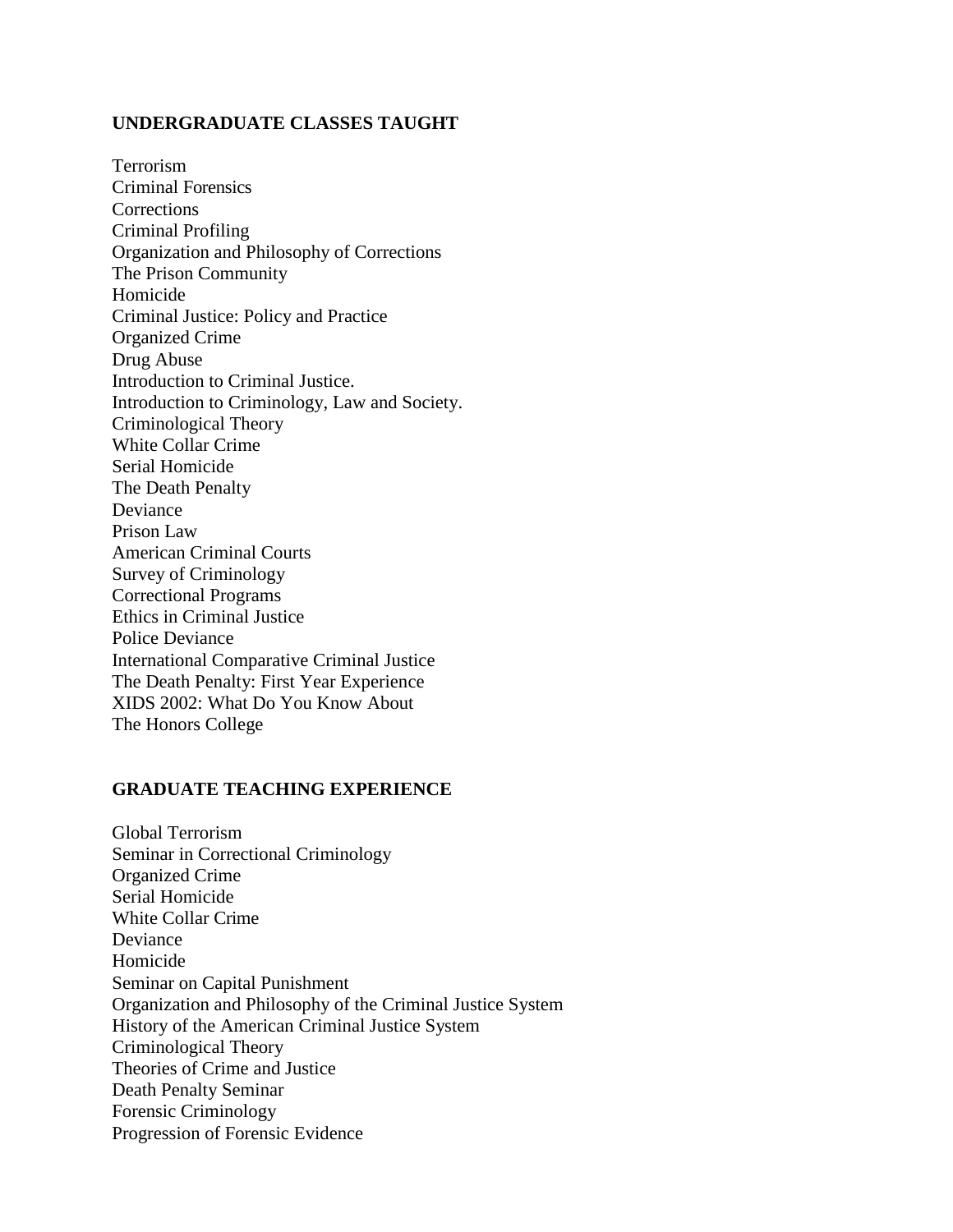#### **THESIS COMMITTEE CHAIR**

Chynna Kuras: Thesis committee Chair (Graduated 2016).

Conner Bell: Thesis Committee Chair (Scheduled to Graduate May 2019).

#### **THESIS COMMITTEE MEMBER**

Emily Walker: (Expected graduation 2021).

Sierra Bell: Thesis committee member (Graduated, 2020).

Nicole Roper: Thesis committee member (Graduated 2017).

Tyler McArthur: Thesis committee member (Graduated May 2018).

Corri Johanson: Thesis committee member (Graduate Spring 2016)

#### **SERVICE**

2020-present Member of the Faculty Senate Budget Committee

2019-2020 Member of the Academic Policy Committee, University of West Georgia

2019 Member of First Year Experience Advisory Committee, University of West Georgia

2019 Member of Study Abroad Coca Cola Scholarship Advisory Committee, University of West Georgia

2018 Reviewer for the American Journal of Criminal Justice

2017 Member of the Provost's Faculty Advisory Committee

2017 Reviewer for Criminal Justice Studies.

2017-2018 Member of the Core, Honors and Interdisciplinary Studies Program (CHIP) Committee.

2016 Member of Department of Criminology Faculty Search Committee: Four Tenure track lines. Dept. of Criminology. University of West Georgia.

2016 Member of the review committee for FY 2017 Faculty Research Grant Applications.

2015 - 2018. Director at Large. Southern Criminal Justice Association (SCJA).

2015 Committee Chair. SCJA Outstanding Undergraduate Award.

2015 - 2018 University of West Georgia Faculty Senate.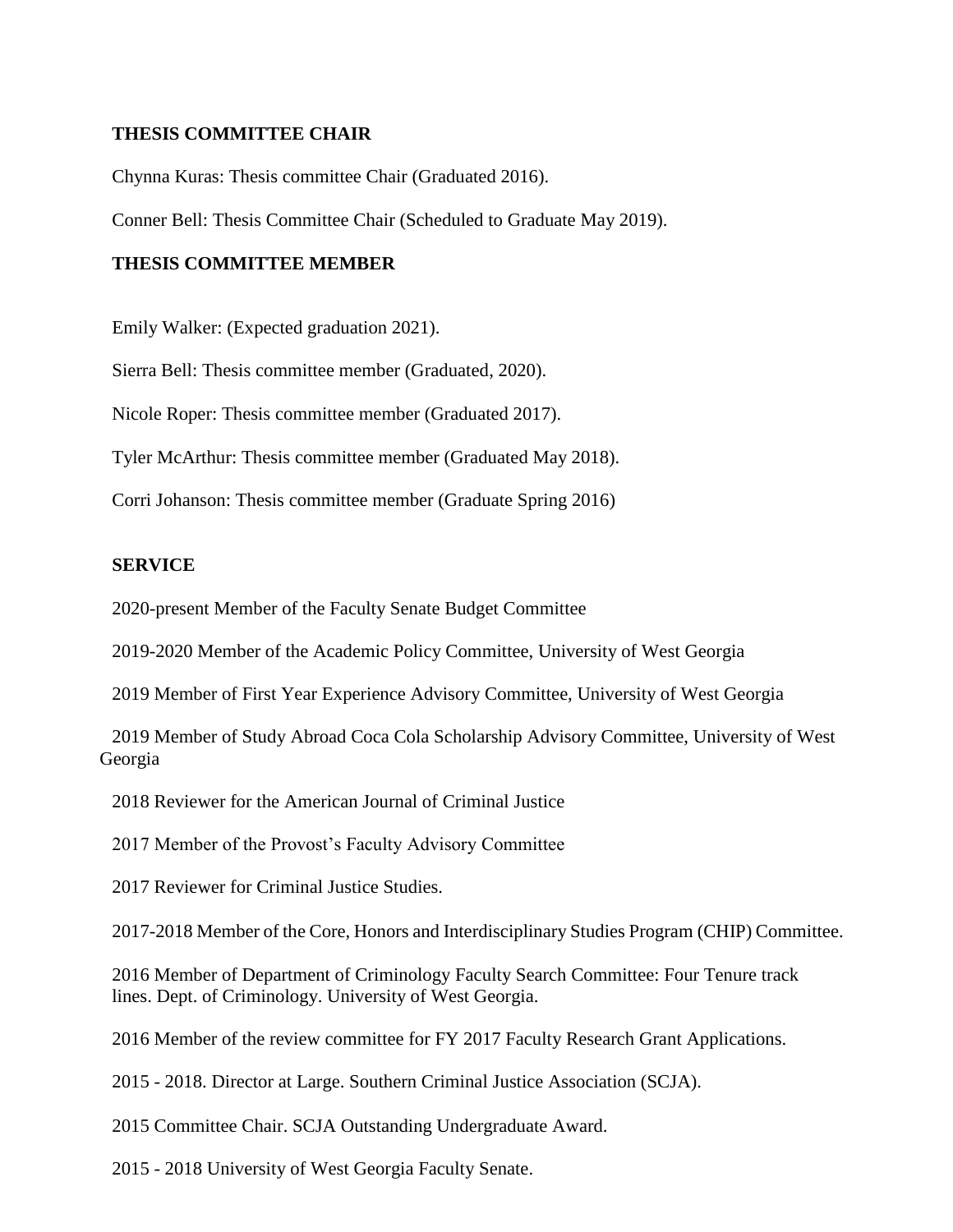2015 - 2017 Present University of West Georgia Undergraduate Programs Committee.

- 2015 Member of the Provost's Task Force on Campus Internationalization.
- 2014 2015 Member of the International Services and Programs Committee.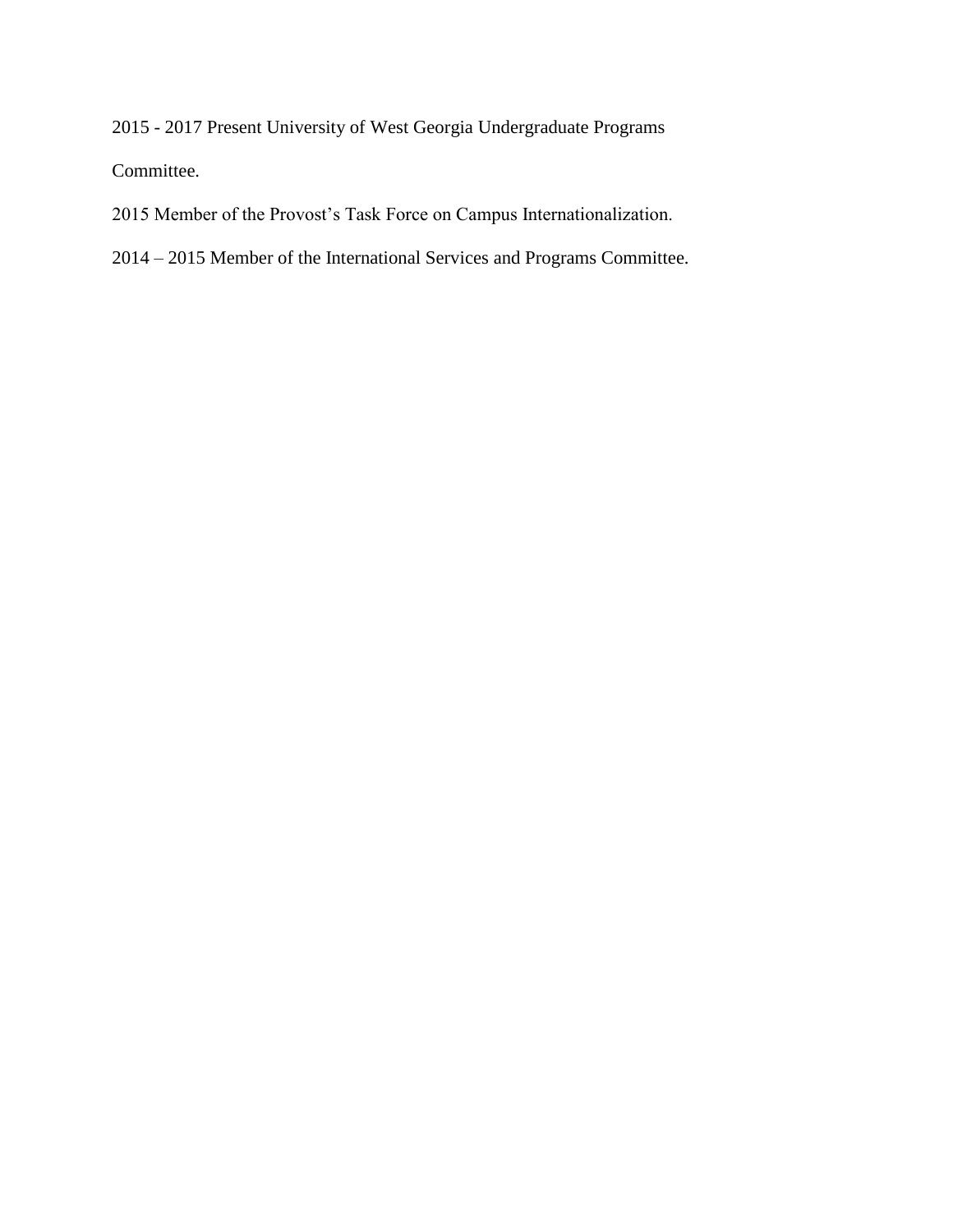2014 Curriculum Committee: Dept. of Criminology. University of West Georgia.

2014 Member of Department of Criminology Faculty Search Committee: Tenure track line. Dept. of Criminology. University of West Georgia.

2014 Southern Criminal Justice Association Elections Committee.

2014 Southern Criminal Justice Association Professional Awards Committee.

2013 Southern Criminal Justice Association Audit Committee.

2013 Member of the Curriculum change committee for the Undergraduate Social Justice & Criminology Program. This was a substantive overhaul of both required courses and electives.

2013-2014 Director of Graduate Studies. Delta State University.

2013 Member: Faculty Senate Executive Council. Delta State University.

2013 Faculty Senate Member Delta State University.

2012 Delta State University, Student Grievance Committee.

2012 Delta State University, Cultural Connections Committee.

2012. Reviewer for Journal of Drug Abuse.

2012. Undergraduate Advisor. Delta State University.

2012. University of Arkansas at Little Rock. Faculty Search Committee.

2012. Program Committee Co-Chair. Academy of Criminal Justice Sciences. Quantitative Methods. Dallas meeting in 2013.

## **PROFESSIONAL MEMBERSHIPS**

Academy of Criminal Justice Sciences. American Society of Criminology. Southern Criminal Justice Association.